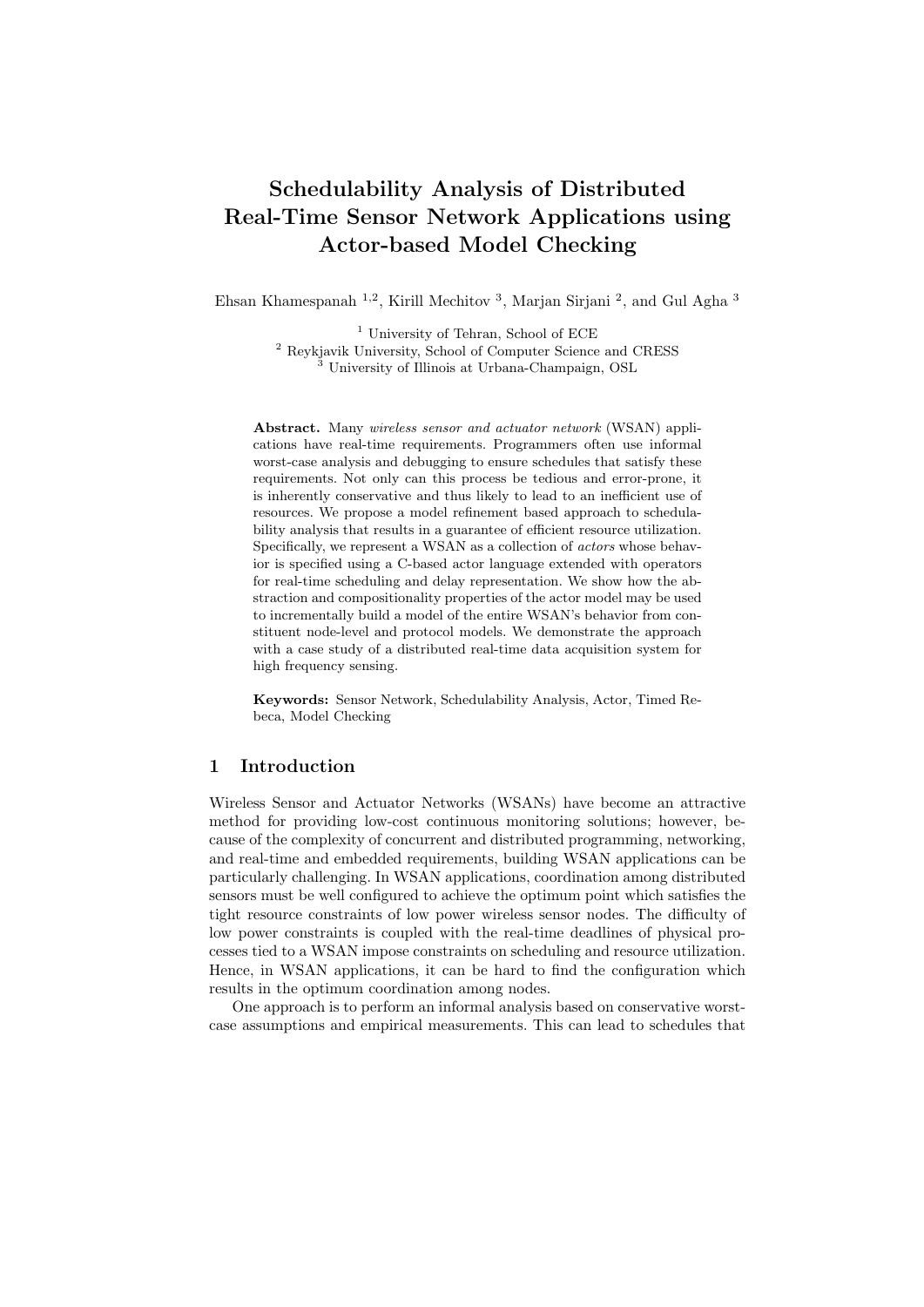do not utilize resources efficiently. For example, a workload consisting of two periodic tasks would be guaranteed safe only if the sum of the two worst-case execution times (WCET) is less than the shorter period, whereas it is possible in practice to have many safe schedules violating this restriction. For example, in continuous online structural health monitoring of civil infrastructure [24], a large amount of sensor data is collected and must be processed; to achieve this, it is critical for resources such as memory, processor cycles, and energy to be used efficiently.

Another approach often used in WSAN applications is trial and error. For example, in [21], an empirical test-and-measure approach based on binary search is used to find configuration parameters (worst-case task runtimes, timeslot length of communication protocol, etc.). This is a laborious process which nevertheless fails to provide any safety guarantees for the resulting configuration.

One possibility is to try to extend scheduling techniques that have developed for real-time systems [22] so that they can be used in WSAN environments. Unfortunately, this turns out to be difficult in practice. Many WSAN platforms rely on highly efficient event-driven operating systems such as TinyOS [16]. Unlike real-time operating systems (RTOS) common in embedded control applications, these event-driven operating systems do not provide real-time scheduling guarantees, priority-based scheduling, or resource reservation functionality. Without such support, schedulability analysis techniques cannot be effectively used. For example, in the absence of job preemption and priority-based scheduling, we are forced to use unnecessarily conservative assumptions to guarantee correctness.

We propose a model-driven approach that allows WSAN application programmers to assess the performance and functional behavior of their code throughout the design and implementation phases. We believe this methodology can result in more robust applications and reduce the number of hard-to-debug scheduling and resource use violations in WSAN applications. Our work is based on the actor model.

A WSAN application is represented as a collection of autonomous, interacting actors which communicate via message passing. A simple model can be incrementally extended and refined during the application design process, adding new interactions and scheduling constraints. Specifically, we use Timed Rebeca [29] as the modeling language and its supporting model checking tool Afra [1, 18] for analysis of WSAN applications. Timed Rebeca is a high level language capable of representing functionalities and timing behaviors at a high level of abstraction, based on the actor model of computation. Afra uses the concept of Floating Time Transition System (FTS) [18]. FTS significantly reduces state space that needs to be searched; the idea is to focus on event-based properties while relaxing the constraint of generating states where the actors are all synchronized. As the examples in [19] suggest, this approach may reduce the size of state spaces from 50% to 90%. Using FTS fits with the computation model of WSAN applications and the properties that we are interested in.

We present a case study involving real-time continuous data acquisition for structural health monitoring and control (SHMC) of civil infrastructure [21].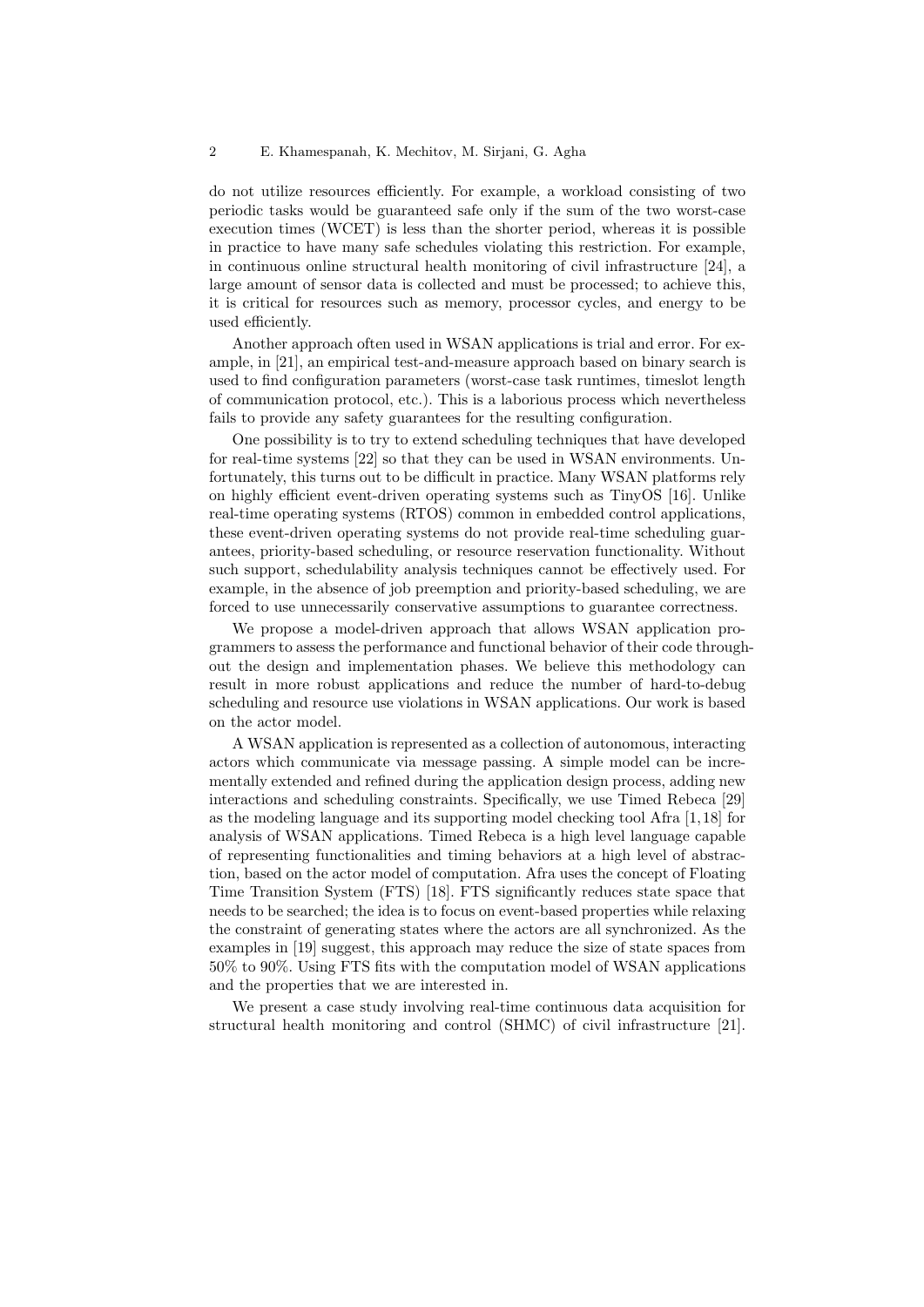This system has been implemented on the Imote2 wireless sensor platform, and has been deployed for long-term monitoring of several highway and railroad bridges. SHMC application development has proven to be particularly challenging: it has the complexity of a large-scale distributed system with real-time requirements, while having the resource limitations of low-power embedded WSAN platforms. Ensuring safe execution requires modeling the interactions between the CPU, sensor and radio within each node, as well as interactions between nodes. Moreover, the application tasks are not isolated from other aspects of the system: they execute alongside tasks belonging to other applications, middleware services, and operating system components. In this application, all periodic tasks (sample acquisition, data processing, and radio packet transmission) are required to complete before the next iteration starts. Our results show that a guaranteedsafe application configuration can be found using the Afra model checking tool. Moreover, this configuration improves resource utilization compared to the previous informal schedulability analysis used in [21], supporting a higher sampling rate or a larger number of nodes.

Contributions. This paper makes the following contributions:

- We show how a WSAN application may be modeled naturally as a system of actors.
- We show how abstraction and modularity can make the approach scalable.
- We present a real-world case study that illustrates the effectiveness of our approach for a real WSAN application.
- We compare the effects of using different communication protocols on the performance of the case study.

### 2 Preliminaries

### 2.1 Real-Time Data Acquisition System

A WSAN application is a distributed system with multiple sensor nodes, each comprised of the independent concurrent entities: CPU, sensor, radio, and bridged together via a wireless communication device, controlled by a transmission control protocol. Interactions between these components, both within a node and between nodes, are concurrent and asynchronous, and may come with hard realtime deadlines. Due to the stringent performance requirements, and the latencies of these operations on sensor nodes, the sensing, data processing, and communication processes must be coordinated.

Specifically, once a sample is acquired from a sensor, its corresponding radio transmission activities must be performed. At the same time, data processing tasks are performed, such as temperature correction that adjusts the sensor data to compensate for effects of temperature changes. The timing of radio transmissions from different nodes must also be coordinated via the communication protocol. This real-time data acquisition system is thus highly sensitive to timing, with soft deadlines at each step of the process needed to assure correct and efficient operation.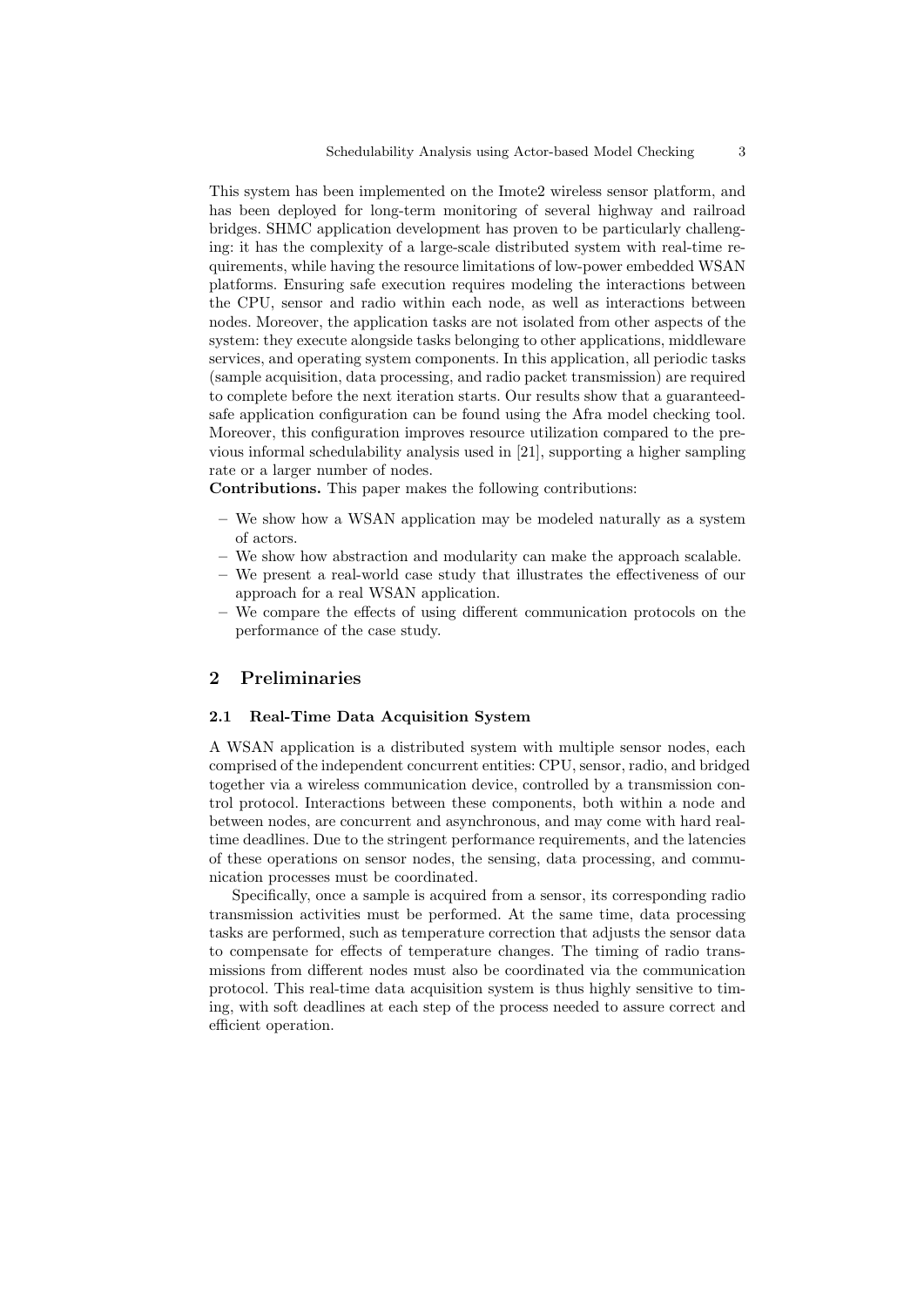#### 2.2 The Actor Model of WSAN Applications

Actor model is a well-established paradigm for modeling distributed and asynchronous component-based systems. This model was originally introduced by Hewitt as an agent-based language where goal directed agents did logical reasoning [13, 15]. Subsequently, the actor model developed as model of concurrent computation where actors for distributed systems [3]. One way to think of actors is a service oriented framework: each actor provides services that may be requested by other actors which send messages to the service providers. Messages are buffered until the provider is ready to execute the message. As are result of processing a message, an actor may send messages to other actors (including to itself). The actor model is suitable for modeling of component-based systems [14]. There are some extension on the actor model for supporting modeling and analysis of real-time systems, e.g., RT-synchronizer [28], real-time Creol [8], and Timed Rebeca [29].

The characteristics of real-time variants of the actor model make them useful for modeling WSAN applications: many concurrent processes and interdependent real-time deadlines, and common tasks shared by different applications (sample acquisition, sample processing, radio transmission). To model WSAN application, using the actor model, we propose mapping of Figure 1 which closely mimics the structure of real WSAN applications. Observe that the fact that such common tasks are usually periodic and have well-known or easily measurable worst-case execution times makes the analysis feasible. However, because of event-triggered nature of the applications, the initial offsets between the tasks is variable.



Fig. 1: How the behavior of a WSAN application in its real-world installation is modeled by the actor model

We represent components of each WSAN node capable of independent action as an actor. The figure shows that a sensor on a bridge can be modeled using four different actors for the data acquisition (i.e.,  $Sensor$ ), processing (i.e.,  $CPU$ ), radio transmission tasks (i.e., Radio Comm. Device), and miscellaneous tasks unrelated to sensing or communication (i.e., Misc Activities). This way,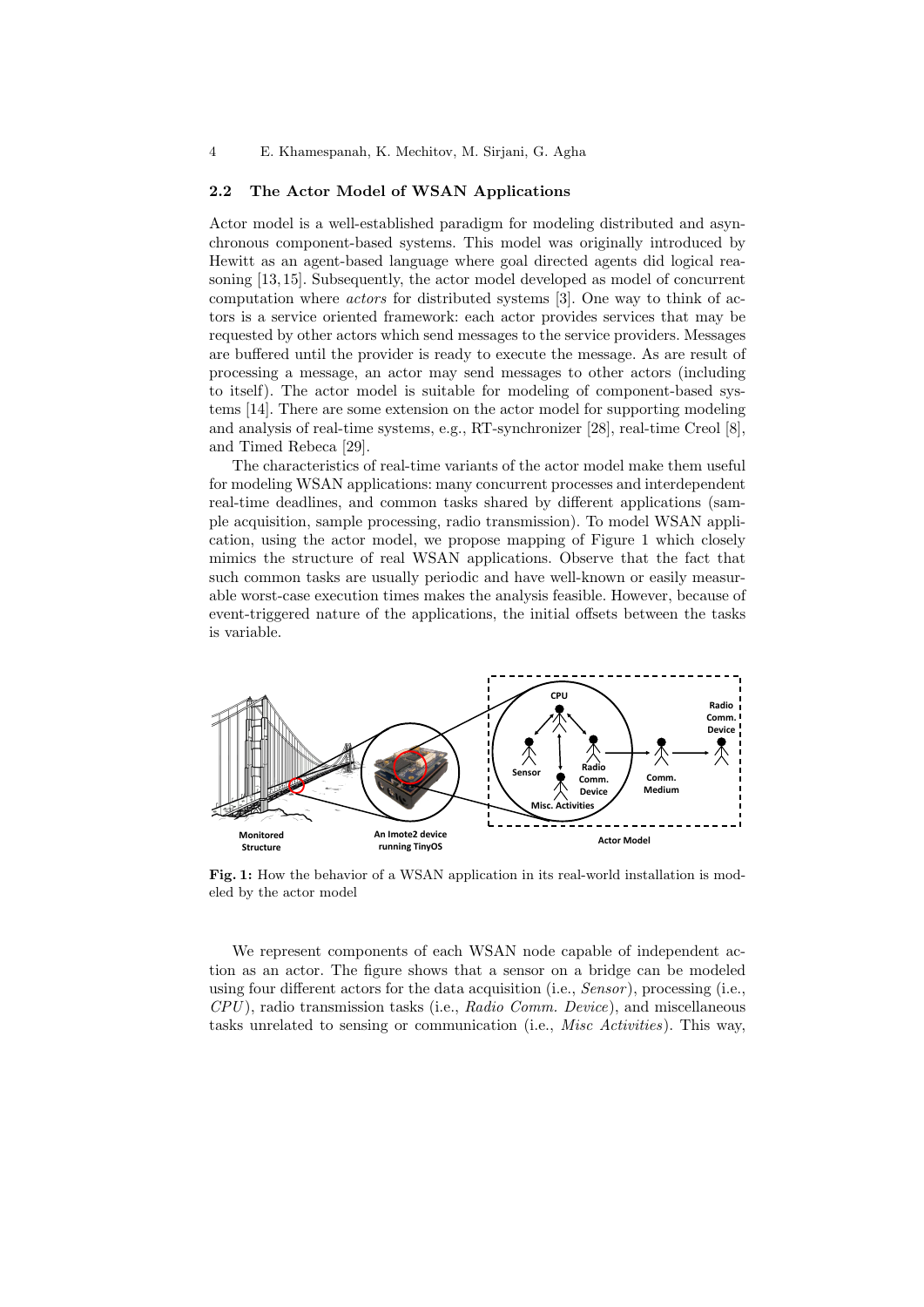the sensor actor collect data and send it to CPU for further data processing. Meanwhile, CPU may respond to the miscellaneous tasks. The processed data is sent to radio communication device to send it to a data collector node. In this model, communication medium and receiver node are modeled by Comm. Medium and Radio Comm. Device actors respectively.

To keep the design of the model modular, we define Comm. Medium actor to model the behavior of "ether" (the communication medium for wireless communication) and push the implementation of MAC level details of communication protocols into Radio Comm. Device actor. This way, it is easy to replace component sub-models for modeling different communication protocols without significantly affecting the remainder of the model. This is a desirable feature, as during the application design phase different components, services, and protocols may be considered. For example, TDMA [10] as a MAC level communication protocol may be replaced by B-MAC [27] with minimal changes to the original model.

Although schedulability analysis of WSAN applications can be challenging in the absence of a real-time scheduler, we can reduce the problem of checking for deadline violations in our model to the problem of reachability from a relatively small set of possible initial configurations. Model checking is the natural approach to this class of problems, and it is the approach we explore in this paper.

### 2.3 Timed Rebeca and the Model Checking Toolset

We use Timed Rebeca [2, 29] modeling language and Afra [1, 18] toolset as the basis of the model checking of WSAN applications. Timed Rebeca (TR) is an extension to Rebeca [33, 34]. TR is an actor-based modeling language which can represent the timing behavior of distributed reactive systems in addition to their functional behavior.

A TR model consists of reactive classes and a main part that contains instantiation of actors (we also call them rebecs) from reactive classes. Actors in Timed Rebeca have encapsulated states, local times, and their own execution thread. Each actor contains a set of state variables, methods and a set of known actors (i.e., actors which it can communicate with). Communication is asynchronously established through message passing. Message passing is fair and implemented by method calls; calling a method of an actor results in sending a message to the actor that invokes corresponding service. Each actor has a message bag, for arriving messages.

Timing behaviors of systems are addressed in Timed Rebeca models using three timing primitives: delay, after, and deadline. A delay statement models the passing of time for an actor. The primitives after and deadline can be used in conjunction with a sending message statement. The term after  $n$  indicates it takes  $n$  units of time for the message to be delivered to its receiver. The term deadline n shows that if the message is not taken in n units of time, it will be purged from the receiver's bag automatically. (We will review the syntax of Timed Rebeca using an example in the next section.)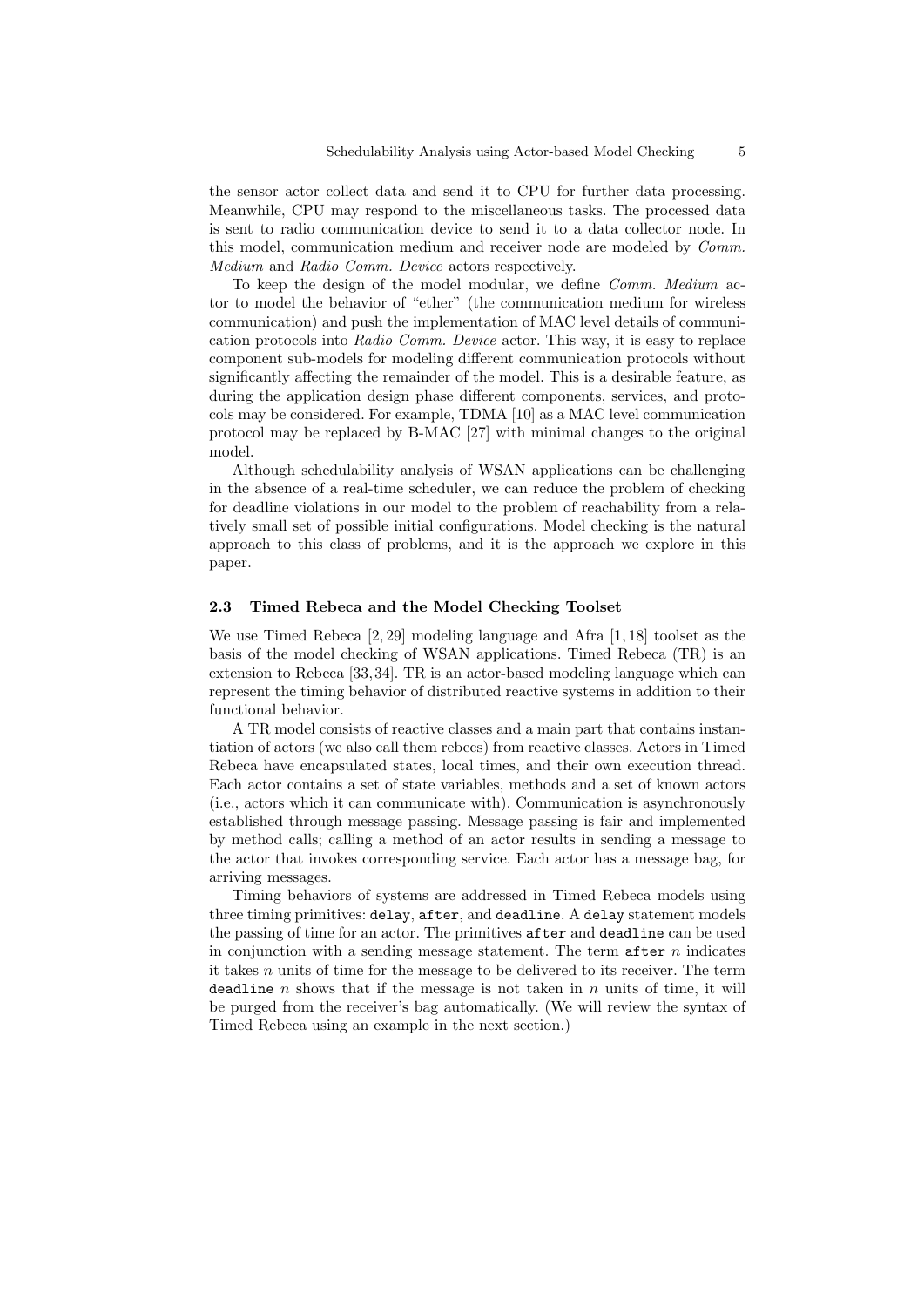Afra is the modeling and model checking toolset of Rebeca family models. Afra 1.0 supports model checking of Rebeca models against LTL and CTL properties. To support model checking of Timed Rebeca models, Afra 2.0 is released as the extension of Afra 1.0. Using Afra 2.0, deadlock-freedom and schedulability analysis of Timed Rebeca models became possible.

TR and Afra toolset have previously been used to model and analyze actor based models such as routing algorithms and scheduling policies in NoC (Network on Chip) designs [30, 31].

# 3 Schedulability Analysis of A Stand-Alone Node

We now illustrate our approach with a node-level TR model of a WSAN application. Using the node-level model, we check for possible deadline misses. Moreover, by changing the timing parameters of our model, we find the maximum safe sampling rate in the presence of other (miscellaneous) tasks in the node. We will then show how the specification of a node-level model can be naturally extended to network-wide specifications.

Based on the mapping of Figure 1, the model of a node is decomposed into four different actors. So, in the corresponding Timed Rebeca model, four different reactive classes are defined as the types of the actors, which are CPU, Sensor, Radio, and Misc (miscellaneous tasks unrelated to sensing or communication). Reactive classes are defined using reactiveclass keyword. The definition of Sensor reactive class is shown in Figure 2.

As shown in the figure, the only known actor of Sensor is an actor of type CPU (line 4) and it does not have any state variable (line 5). The behavior of this sensor is to periodically acquire data and send it to the CPU. The sensor behavior is implemented in message server sensorLoop (lines 13-17). The message server sends the acquired data to CPU (line 15) and the sent data must be serviced before the start time of the next period, specified by the value of period as the parameter of deadline.

Recall the following property of WSAN applications: there is a non-deterministic initial offset after which the data acquisition becomes a periodic task. To support this property, message server sensorFirst is defined in Sensor which sends sendLoop message to itself that delivers after non-deterministic amount of time elapse in range of 10, 20, and 30 (Timed Rebeca expression  $?(e_1, e_2, \dots, e_n)$  nondeterministically chooses one of  $e_1$  to  $e_n$ ). To start the sensors periodic behavior after passing a random offset, constructor of Sensor sends sensorFirst message to itself (line 8). The same approach is used in the implementation of Misc reactive class. Note that, in the first line of Figure 2, the sampling rate of the sensor is defined as the constant value in the model, using env keyword.

The behavior of CPU as the target of Sensor and Misc events is more complicated than the other two actors (Figure 3). Upon receiving a miscEvent, cpu waits for miscTaskDelay units of time to model the computation power which consumes by miscellaneous tasks. In the same way, after receiving sensorEvent message, cpu waits for sensorTaskDelay units of time to model the time which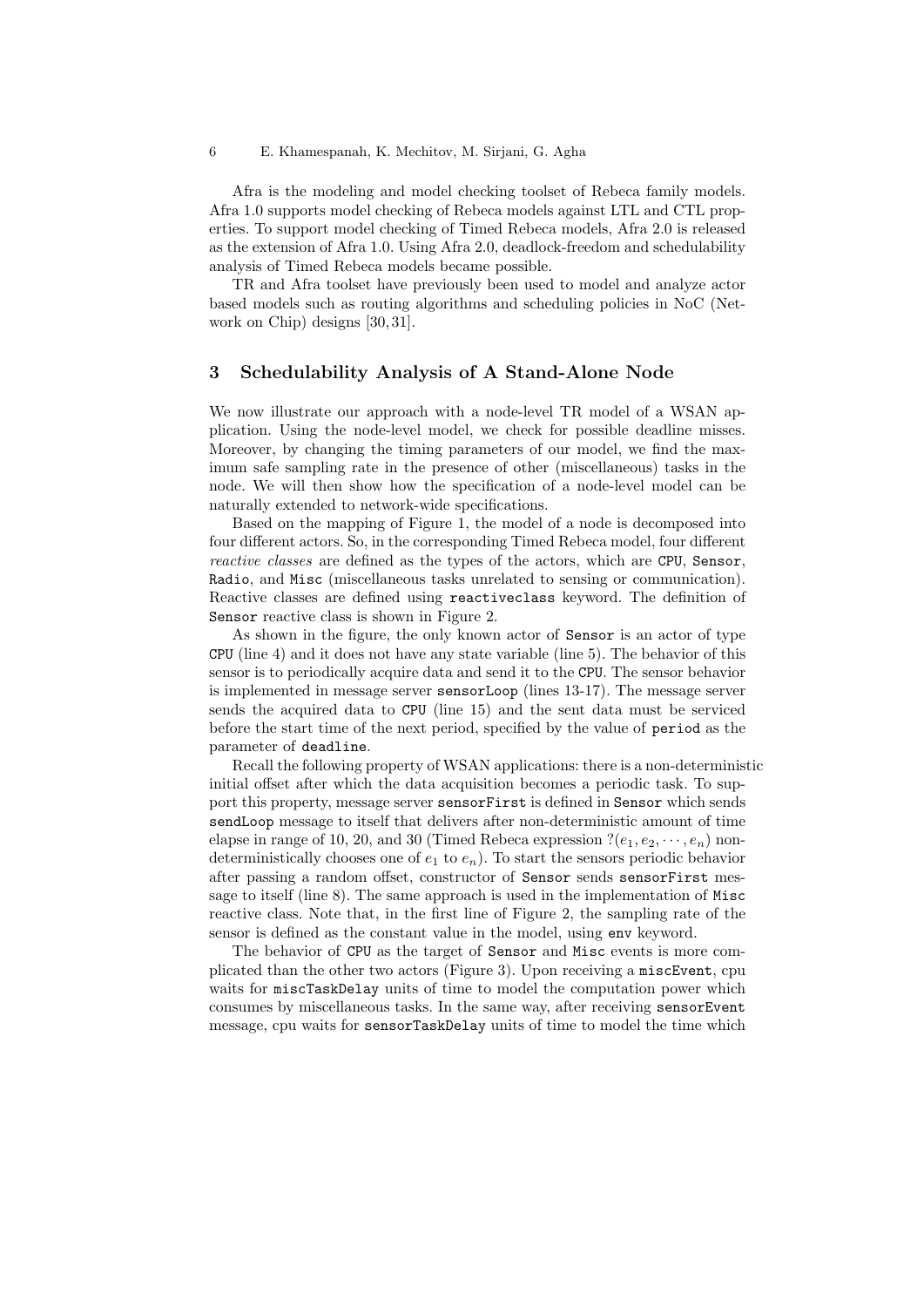```
1 env int samplingRate = 25; //25Hz
\mathcal{D}3 reactiveclass Sensor(10) {
4 knownrebecs { CPU cpu; }
5 statevars { }
6
7 Sensor() {
8 self.sensorFirst();
9 }
10 msgsrv sensorFirst() {
11 self.sensorLoop() after(?(10, 20, 30)); // 10, 20, or 30 ms
12 }
13 msgsrv sensorLoop() {
14 int period = 1000 / samplingRate;
15 cpu.sensorEvent() deadline(period);
16 self.sensorLoop() after(period);
17 }
18 }
```
Fig. 2: Reactive class of the Sensor

```
1 env int sensorTaskDelay = 2; // 2ms
2 env int miscTaskDelay = 10; // 10ms
3 env int bufferSize = 3; // 3 acquired data
4
5 reactiveclass CPU(10) {
6 knownrebecs { CommunicationDevice senderDevice, receiverDevice; }
7 statevars { int collectedSamplesCounter; }
8
9 CPU() { collectedSamplesCounter = 0; }
10
11 msgsrv miscEvent() {
12 delay(miscTaskDelay);
13 }
14 msgsrv sensorEvent() {
15 delay(sensorTaskDelay);
16 collectedSamplesCounter += 1;
17 if (collectedSamplesCounter == bufferSize) {
18 senderDevice.send(receiverDevice, 1);
19 collectedSamplesCounter = 0;
20 }
21 }
22 }
```
Fig. 3: Reactive class of the CPU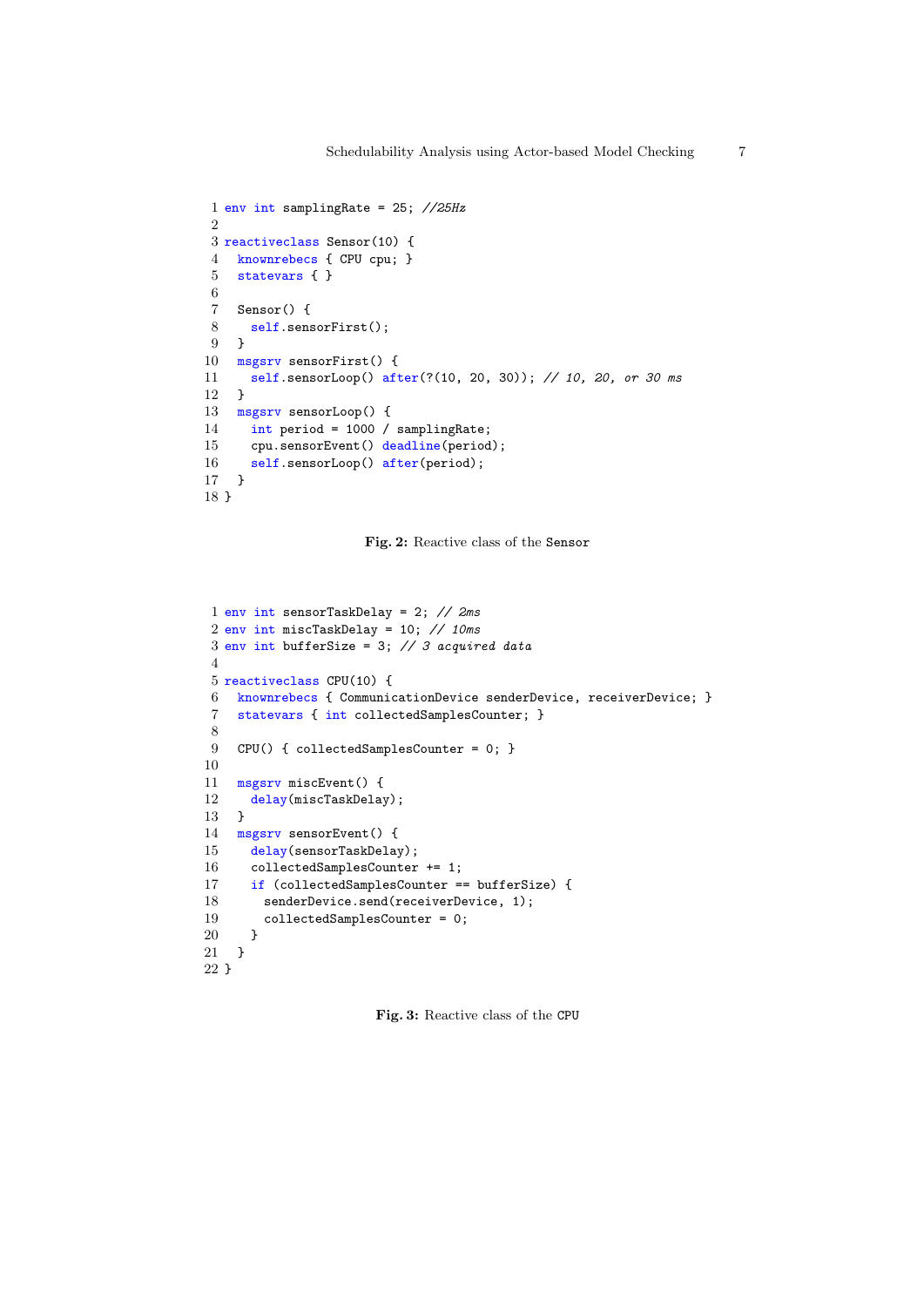8 E. Khamespanah, K. Mechitov, M. Sirjani, G. Agha

is required for intra-node data processing. As data must be packed in a packet (number of data in packet is specified by bufferSize), the number of collected data increased by one unit (line 16) and if the threshold is reached (line 17), cpu asks its communication device, senderDevice, to send the collected data (line 18).

As in the node-level model of WSAN application, the communication of nodes is omitted, the behavior of CommunicationDeveice is limited to waiting for some amount of time to model the sending time of a packet.

Note that, computation times in the model (which are modeled by delays) generally depend on the low-level aspects of the system and is largely applicationindependent, and hence can be obtained before the application design. For schedulability analysis, we set deadline for messages in a way that any scheduling violations are caught by the model checker.

# 4 Schedulability Analysis of Multi-Node Model with a Distributed Communication Protocol

Transitioning from a stand-alone node model to an entire distributed application, multi-node model, and analyzing the communication protocol requires additional modeling efforts. Essentially, the wireless communication medium must be defined and the behavior of CommunicationDevice must be enriched according to represent the communication protocol it supports. For these models, we are interested in analyzing the behavior of the entire distributed sensing application; so, both the node-level and multi-node models must be considered at once. As shown in the actor model of Figure 1, nodes in the multi-node model periodically send their data to an aggregator node. The sending process is coordinated by a wireless network communication protocol. Based on the figure, one new actor must be added to the model to mimic the behavior of the wireless communication medium.

The reactive class of CommunicationMedium models the behavior of the air in the wireless communication. As shown in Figure 4, there are three message servers in CommunicationMedium which are responsible for sending the status of the medium, broadcasting data, and resetting the condition of the medium after a successful transmission.

In this model, broadcasting data takes place by sending data to an actor of type CommunicationDevice which addressed by receiverDevice variable. So, we can easily examine the status of the CommunicationMedium using the value of receiverDevice (i.e., medium is free if receiverDevice is not null, line 13). This way, after sending data, the value of receiverDevice and senderDevice must be set to null to show that the transmission is completed (lines 28 and 29). Data broadcasting is the main behavior of the medium which is modeled in lines 15 to 26. As depicted in line 16, before the start of broadcasting, medium status is checked and data-collision error is raised in case of asking for two simultaneous broadcastings (line 24). In a successful data broadcasting, the medium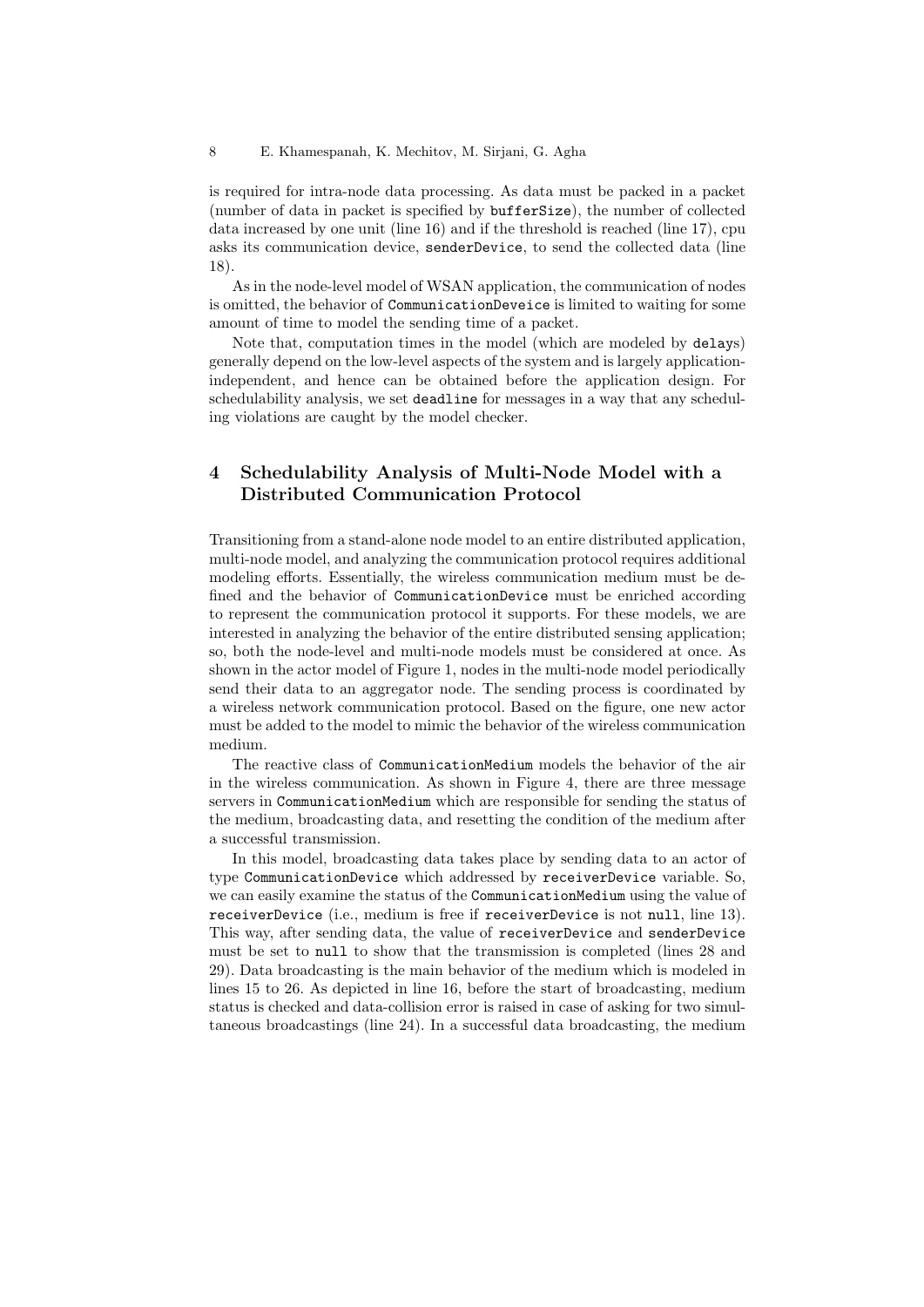sends an acknowledgment to itself (line 19) and the sender (line 20), and informs the receiver that a number of packets are sent to it (line 21). In addition to the functional requirements of communication medium, the non-functional requirements can be added to the medium. For example, the radio of WSAN nodes offers a theoretical maximum transfer speed of 250 Kbps. When considering only the maximum possible data payload, the maximum data throughput further reduces to about 125 Kbps. This limitation can be considered in the CommunicationMedium.

```
1 env int OnePacketTT = 7; //One Packet Transmission Time
\overline{2}3 reactiveclass WirelessMedium(5) {
4 statevars {
5 CommunicationDevice senderDevice, receiverDevice;
6 }
7
8 WirelessMedium() {
9 senderDevice = null;
10 receiverDevice = null;
11 }
12 msgsrv getStatus() {
13 ((CommunicationDevice)sender).receiveStatus(receiverDevice != null);
14 \quad \text{?}15 msgsrv broadcast(CommunicationDevice receiver, int packetsNumber) {
16 if(senderDevice == null) {
17 senderDevice = (CommunicationDevice)sender;
18 receiverDevice = receiver;
19 self.broadcastingIsCompleted() after(packetsNumber * OnePacketTT);
20 ((CommunicationDevice)sender).receiveResult(true) after(packetsNumber
           * OnePacketTT);
21 receiverDevice.receiveData(receiver, packetsNumber);
22 } else {
23 ((CommunicationDevice)sender).receiveResult(false);
24 }
25 }
26 msgsrv broadcastingIsCompleted() {
27 senderDevice = null;
28 receiverDevice = null;
29 }
30 }
```
Fig. 4: Reactive class of the CommunicationMedium

Now, we have to extend the model of CommunicationDevice to support communication protocols. Figure 5 shows the model of TDMA protocol implementa-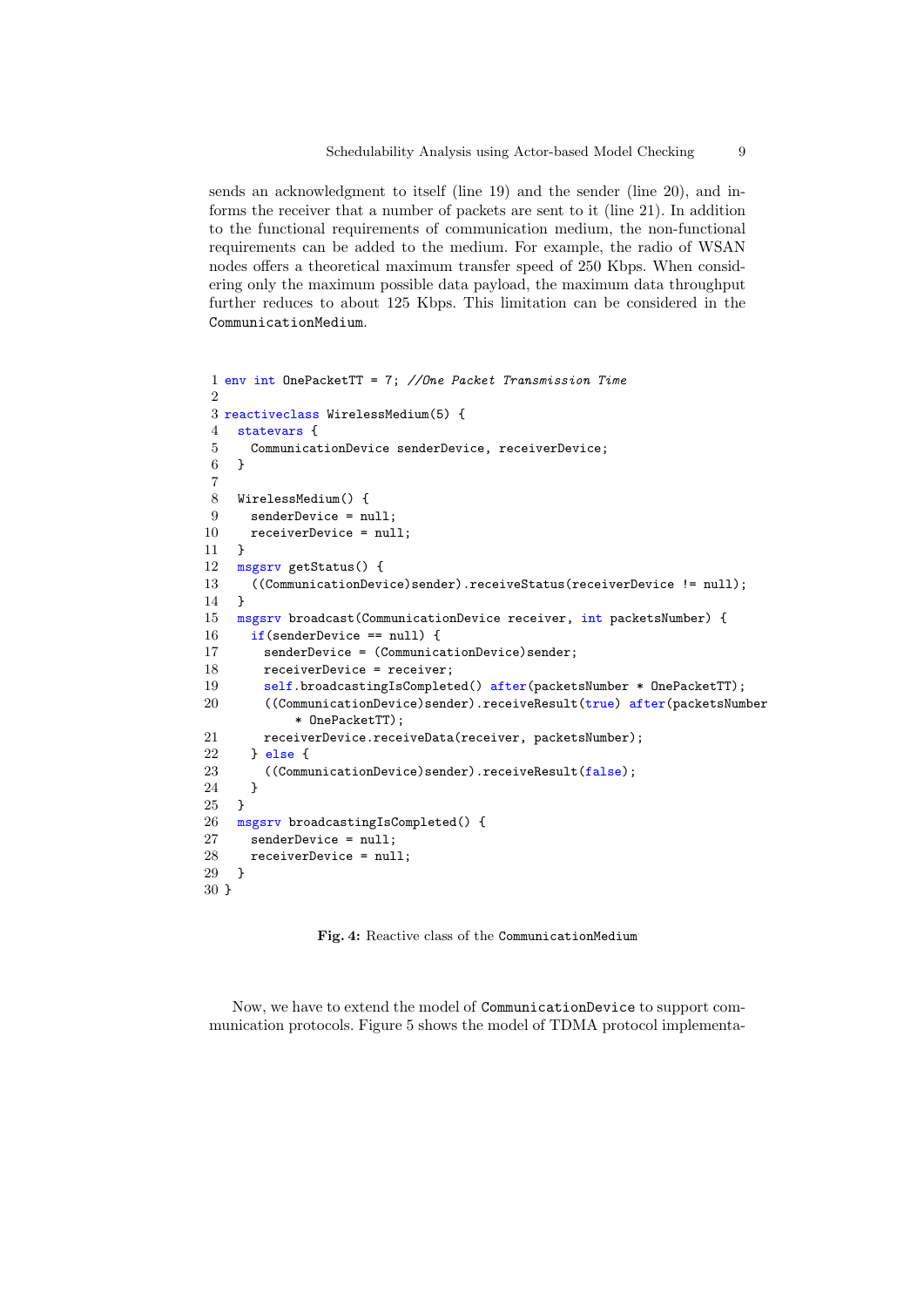tion of CommunicationDevice. TDMA protocol defines a cycle, over which each node in the network has one or more chances to transmit a packet or a series of packets. If the node has data available to transmit during its time slot, it can be sent immediately. On the other hand, if the data becomes available during some other node's time slot, the packet sending is delayed until its next transmission slot arrives. The periodic behavior of TDMA slot is handled by handleTDMASlot message server. This message server periodically sets and unsets inActivePriod to show that the node is in its associated time slot or not. Upon entering into the associated slot, the device checks for pending data to send them (line 31) and schedules handleTDMASlot message to leave the slot (line 30). On the other hand, when CPU sends a packet to the communication device (i.e., sending send message), this message added to the other pending packets which wait for the next TDMA slot. For the sake of simplicity, the implementation details of the communication device are omitted in Figure 5. The complete source code of this model and the model which communicates by B-MAC protocol is available on the Rebeca web page [1].

Once a complete model of the distributed application has been created, the Afra model checking tool can verify whether the schedulability properties hold in all reachable states of the system. If there are any deadline violations, a counterexample will be produced, indicating the path—sequence of states from an initial configuration—that results in the violation. This information can be helpful with changing the system parameters, such as increasing TDMA time slot length, to prevent such situations.

# 5 Experimental Results and a Real-World Case Study

We examined the applicability of our approach using a WSAN model intended for use in structural health monitoring and control (SHMC) applications. Wireless sensors deployed on civil structures for SHMC collect high-fidelity data such as acceleration and strain. Structural Health Monitoring (SHM) involves identifying and detecting any damaged elements of the structure by measuring changes in strain and vibration response. SHM can also be employed for structural control, where it is fed into algorithms that control centralized or distributed control elements such as active and semi-active dampers. The control algorithms attempt to minimize vibration and maintain stability in response to excitations from rare events such as earthquakes, or more mundane sources such as wind and traffic. The system we examine has been implemented on the Imote2 wireless sensor platform [21], which features a powerful embedded processor, sufficient memory size, and a high-fidelity sensor suite required to collect data of sufficient quality for SHMC purposes. These nodes run the TinyOS operating system, supported by middleware services of the Illinois SHM Services Toolsuite [17].

This flexible data acquisition system can be configured to support real-time collection of high-frequency, multi-channel sensor data from up to 30 wireless smart sensors at frequencies up to 250 Hz. As it is designed for high-throughput sensing tasks that necessitate larger networks sizes with relatively high sampling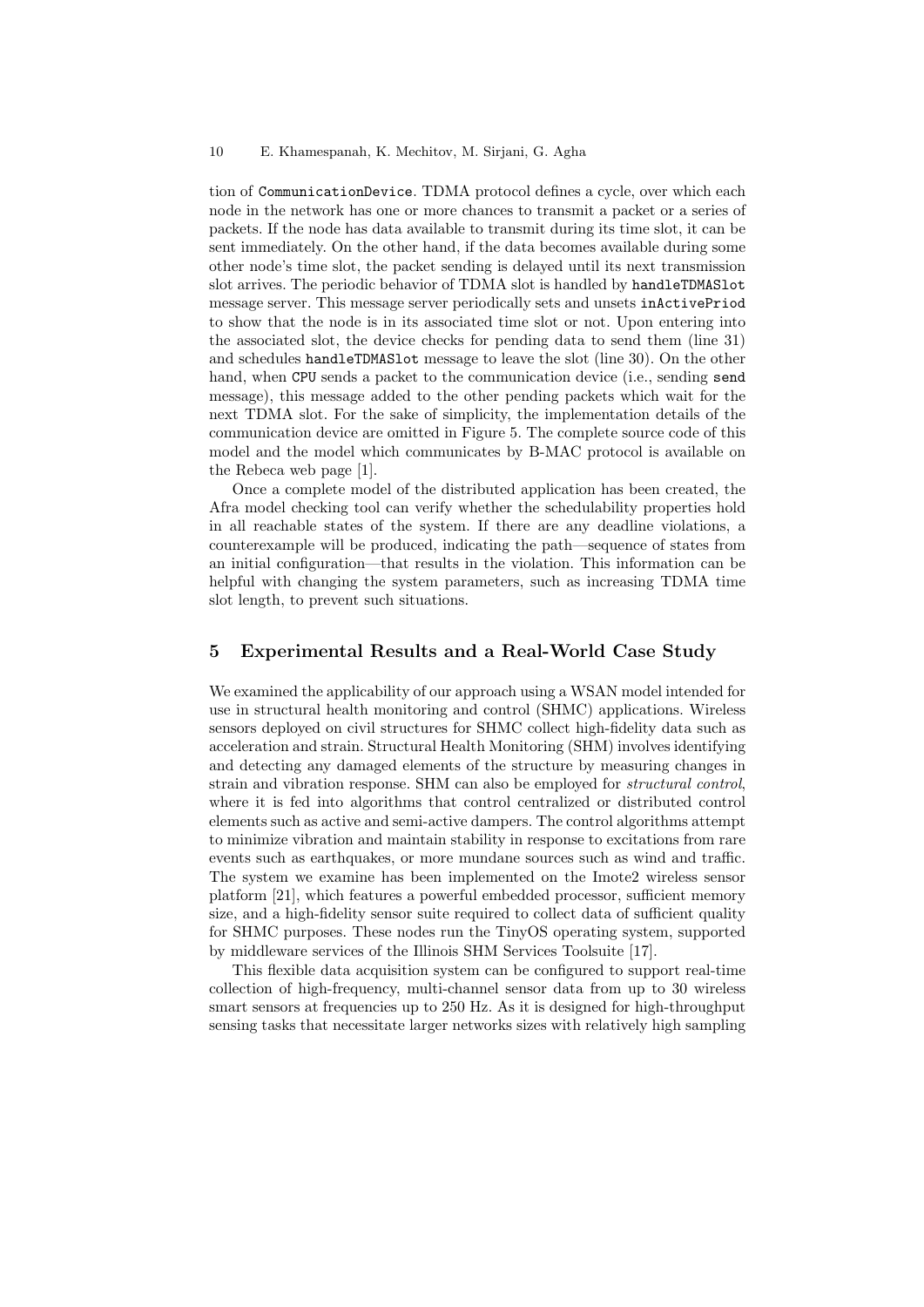```
1 env int OnePacketTT = 7; //One Packet Transmission Time
2
3 reactiveclass CommunicationDevice (3) {
4
5 knownrebecs { WirelessMedium medium; }
6
7 statevars {
8 byte id;
9 int slotSize;
10 boolean inActivePeriod;
11
12 int sendingPacketsNumber;
13 CommunicationDevice receiverDevice;
14 boolean busyWithSending;
15 }
16
17 CommunicationDevice(byte myId) {
18 id = myId;
19 inActivePeriod = false;
20 busyWithSending = false;
21 sendingPacketsNumber = 0;<br>22 receiverDevice = null:
     receiverDevice = null:
23
24 if (id != 0) { handleTDMASlot(); }
25 }
26 msgsrv handleTDMASlot() {
27 inActivePeriod = !inActivePeriod;
28 if(inActivePeriod) {
29 assertion(tmdaSlotSize - currentMessageWaitingTime > 0);
30 self.handleTDMASlot() after(tmdaSlotSize -
             currentMessageWaitingTime);
31 self.checkPendingData();
32 } else {
33 self.handleTDMASlot() after((tmdaSlotSize * (numberOfNodes - 1))-
             currentMessageWaitingTime);
34 }
35 }
36
37 msgsrv send(CommunicationDevice receiver, int packetsNumber) {
38 assertion(receiverDevice == null);
39 sendingPacketsNumber = packetsNumber;
40 receiverDevice = receiver;
41 self.checkPendingData();
42 }
43 msgsrv checkPendingData() { ... }
44
45 msgsrv receiveResult(boolean result) { ... }
46 }
```
Fig. 5: Reactive class of the Sensor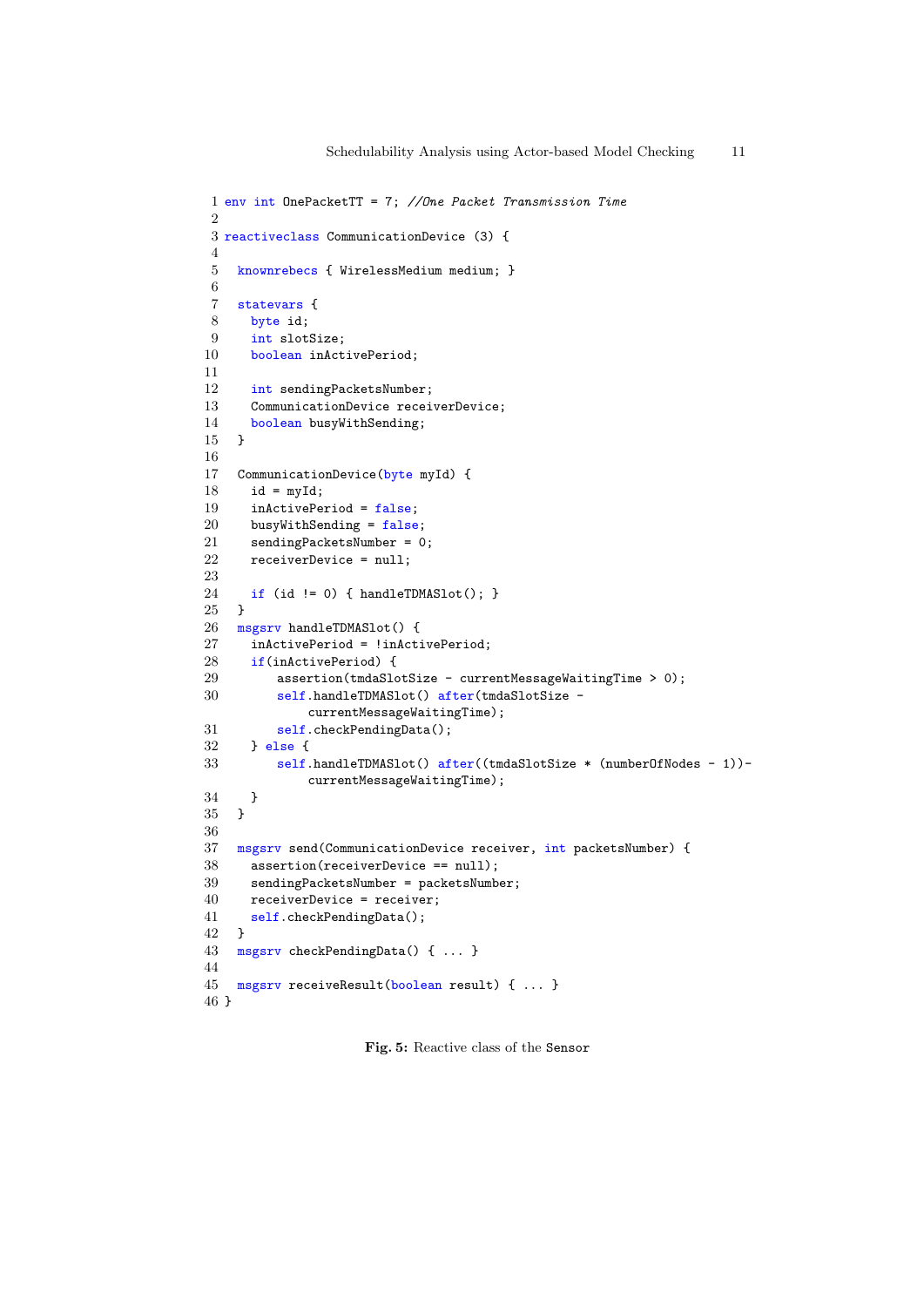rates, it falls into the class of data-intensive sensor network applications, where efficient resource utilization is critical, since it directly determines the achievable scalability (number of nodes) and fidelity (sampling frequency) of the data acquisition process. Configured on the basis of network size, associated sampling rate, and desired data delivery reliability, it allows for near-real-time acquisition of 108 data channels up to 30 nodes—each node may provide multiple sensor channels, such as 3-axis acceleration, temperature, or strain—with minimal data loss. In practice, these limits are determined primarily by the available bandwidth of the IEEE 802.15.4 wireless network and sample acquisition latency of the Imote2 sensors. The accuracy of estimating the safe limits of sampling and data transmission delays thus directly impacts the system's efficiency.

To illustrate the applicability of this work, we considered applications where the maximum possible sampling rate (which does not result in deadline missed) is required. It is a very common requirement in WSAN applications in SHMC domain as increasing the sampling rate increases the chance of early detection of faults. To this aim, we set the value of OnePacketTT to 7ms (i.e., the average transmission time of this type of applications) and fixed the value of sensorTaskDelay, miscPeriod, and miscTaskDelay to some predefined values. This way, in addition to the sampling rate, the number of nodes in the network and the packet size remained variable. So, by assuming different values for the number of nodes and the packet size, different maximum sampling rates are achieved, shown in Figure 6. As shown in the figure, higher sampling rates are possible when the buffer size is set to a big number to have more space for data in each packet. Similarly, increasing the number of nodes decreases the sampling rate: in competition among three different parameters of Figure 6, the cases with the maximum buffer size (i.e., 9 data) and minimum number of nodes (i.e., 1 node) results in the highest possible maximum sampling rates. Decreasing the buffer size or increasing the number of nodes, non-linearly reduces the maximum possible sampling rate.

For this experiment, a server with Intel Xeon E5645 @ 2.40GHz CPUs and 50GB of RAM storage, running Red Hat 4.4.6-4 as the operating system is used as the model checking host. In these experiments, the size of the state spaces varies from less than 500 states to more than 140K states, results in different model checking times in range of 0 to 6 seconds. Analyzing the specifications of the state spaces, some relations between the size of the state spaces and the configurations of the models are distinguishable. For example, top biggest state spaces correspond to configurations where sensorTaskDelay, bufferSize, and numberOfNodes are set to high values. The Timed Rebeca code of this case study, some complimentary shell scripts, the model checking toolset, and the details of the specifications of the state spaces in different configurations are accessible from Rebeca homepage [1].

We also wanted to compare the effect of the communication protocol and the value of sensorTaskDelay in the supported maximum sampling rate, considering 648 different configurations. The found maximum sampling rates of each configuration is depicted in Figure 7. As shown in the figures, increasing the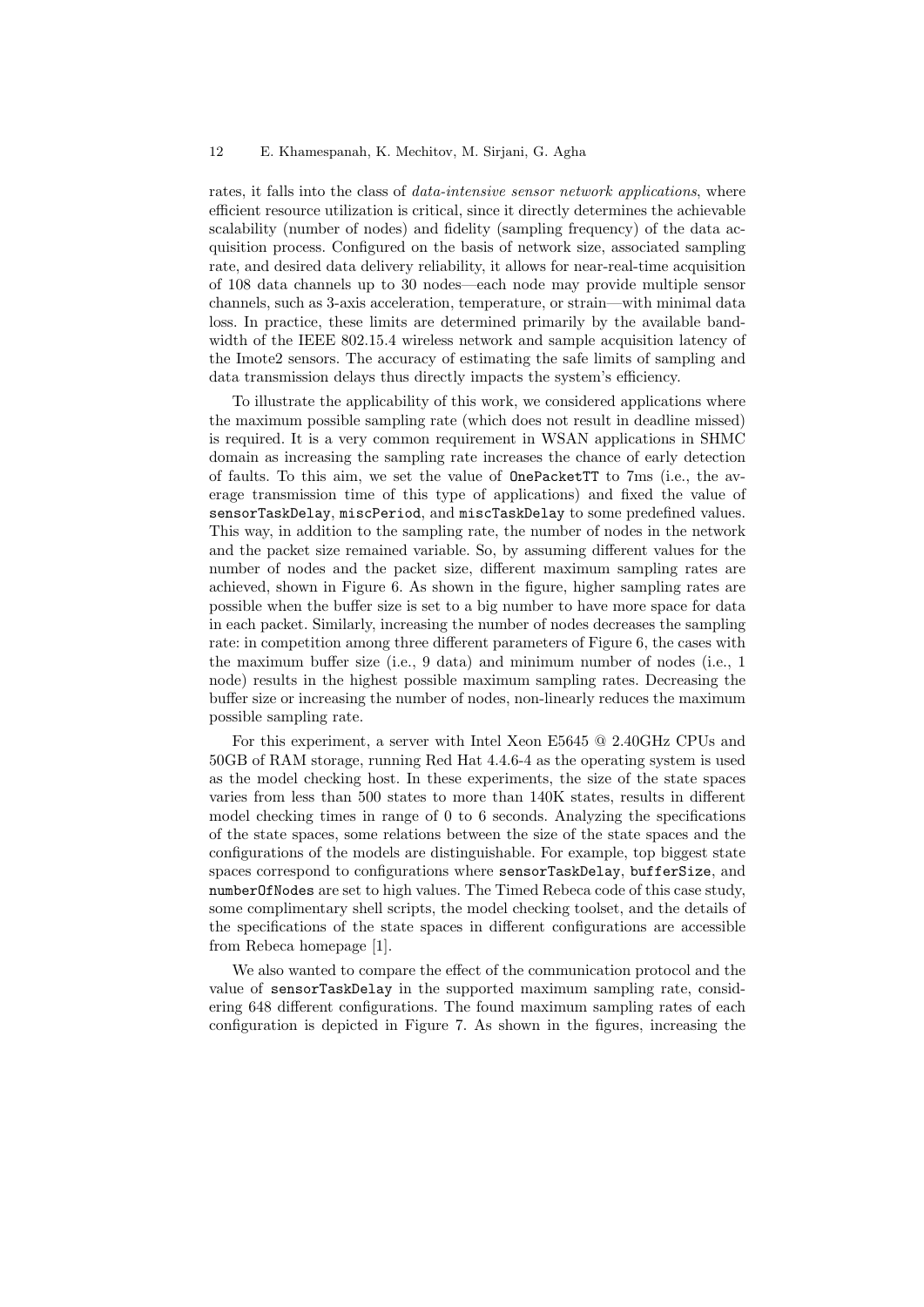

Fig. 6: The maximum sampling rate in case of using TDMA protocol and setting the value of sensorTaskDelay to 2ms

value of sensorTaskDelay as the representor of intra-node activities, decreases the sampling rate dramatically. It is also inferred that using B-MAC results in achieving higher sampling rates in comparison to TDMA.

We used the approach for the analysis of configurations using parameters that were determined through a real-world installation of a WSAN application. Specifically, we set the parameters of the model to values measured from a running SHMC application and found that the current installation can be tunes to a more optimized one. By changing the configuration, the performance of that system is safely improved by 7% percent.

# 6 Related Work

WSAN applications, as real-time distributed systems, need to be supported by complementary methods that aim at correctness of them with a very high level of confidence. To achieve this goal, three different approaches have been suggested which are system simulation, analytical approach, and formal verification.

System Simulation. Simulation of WSAN applications is extremely useful for their early design exploration. It provides adequate estimates in performance evaluation of systems and sometimes detects conditions which lead to deadline misses. But even extensive simulation does not guarantee that deadline misses will never occur in the future [7]. For WSAN applications with hard real-time requirements this is not satisfactory.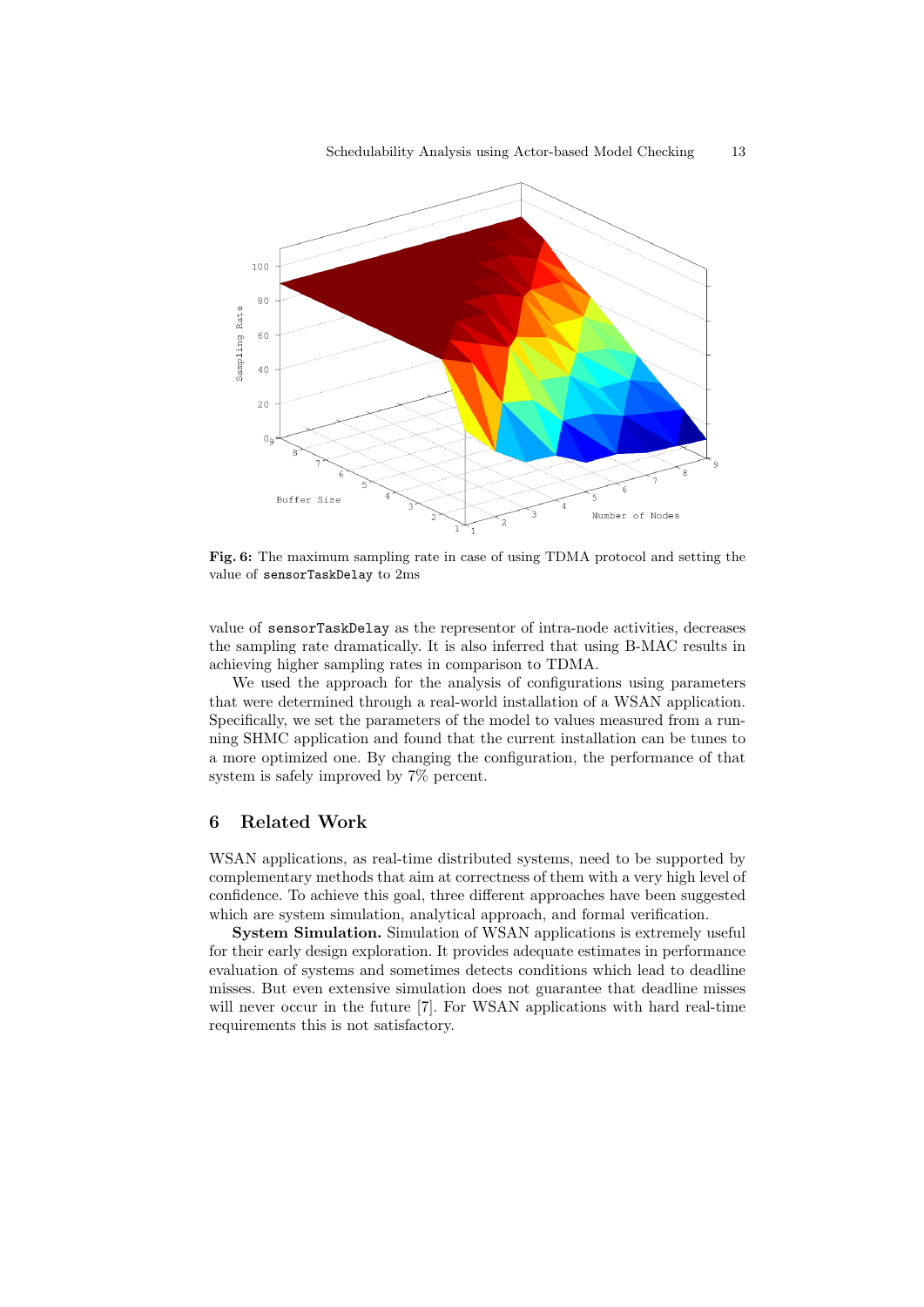

Fig. 7: Maximum possible sampling rate in case of different communication protocols, number of nodes, sensor internal task delays, and radio packet size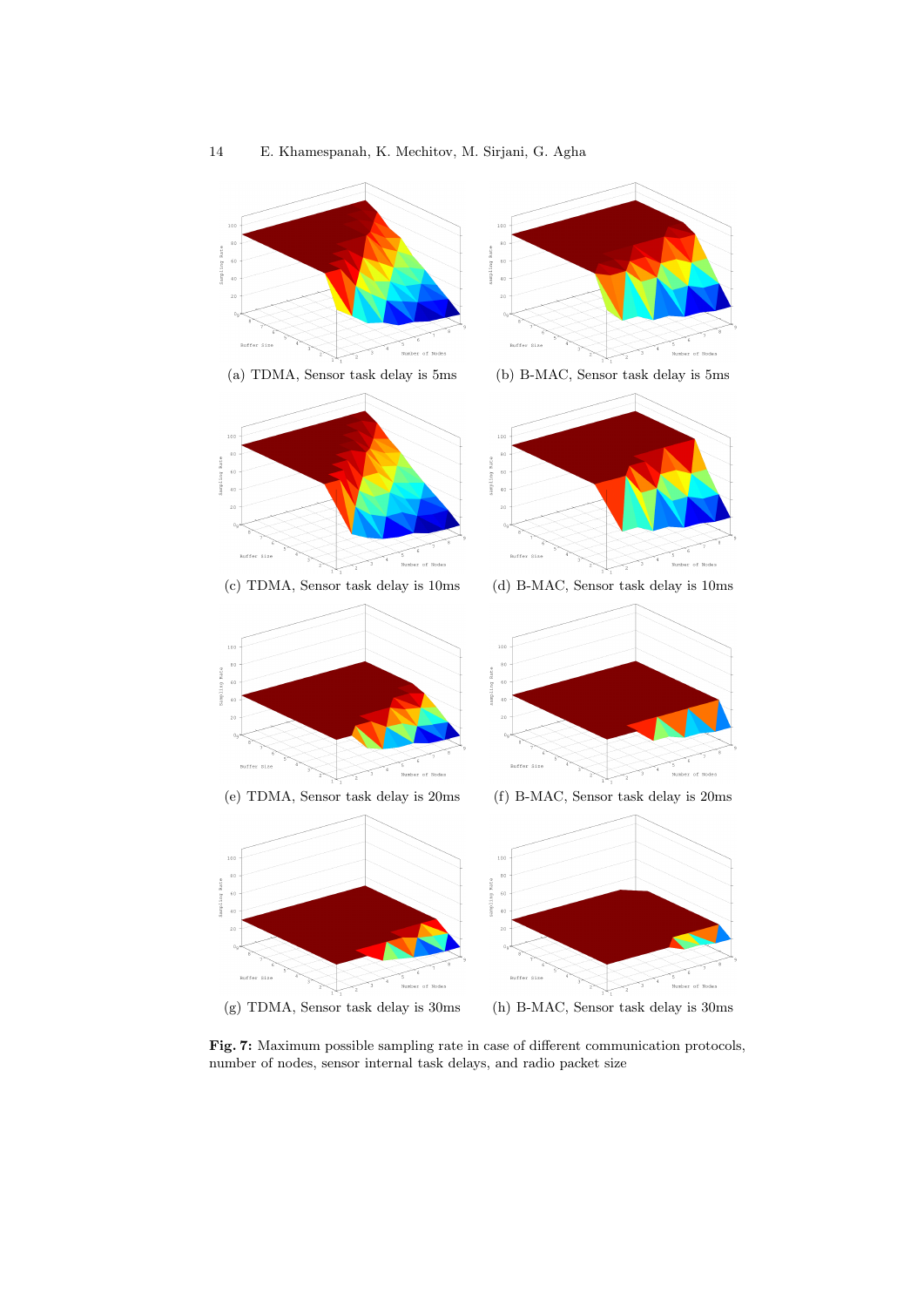In addition, there exists only two simulation toolsets for WSAN applications, which support analysis of networking [20] and power-consumption [32] of application. So, none of them can be used for analysis of software-wise aspects of WSAN applications, which addressed in this work.

Analytical Approach. In the classical schedulability theory a large number of techniques have been suggested for schedulability analysis of real-time systems with periodic tasks and sporadic tasks with constraints, e.g. [23]. Although the classical techniques and algorithms work for schedulability analysis of real-time systems with periodic tasks and sporadic tasks efficiently, lack of ability of modeling random tasks make them inappropriate for schedulability analysis of WSAN applications. In addition, algorithms of analytical approaches do not work efficiently for multi-processor applications. The time complexity of these algorithms increases from polynomial time for single processor systems, to NP-Complete for multi-processor systems [5]. Compared to the analytical approaches, here we build a more realistic model of the system where we can consider details and also the concurrency of processes, and we explore the entire reachable state space of the system. So, we can provide an answer that is both correct and not unnecessarily conservative.

Formal Verification. Real-time model checking, as one of formal verification techniques, has become an attractive and maturing approach for schedulability analysis with absolute guarantees on the analysis results [7]. Model checking tools systematically check whether a model satisfies a given property [6]. The strength of model checking is not only in providing a rigorous correctness proof, but also in the ability to generate counter-examples, as diagnostic feedback in case a property is not satisfied. This information can be helpful to find flaws in the system. Norström et al. in  $[25]$  suggested an extension of timed automata to support schedulability analysis of real-time systems with random tasks. Following the work of [25], Feresman et al. studied an extension of timed automata which its main idea is to associate each location of timed automata with tasks, called task automata [12]. TIMES [4] is a toolset which is implemented based on the approach of Feresman et al. [11] for analysis of task automata using UP-PAAL as back-end model checker. TIMES assumes that tasks are executed on a single processor. This assumption is the main obstacle against using TIMES for schedulability analysis of WSAN applications, which are real-time distributed applications. De Boer et al. in [9] presented a framework for schedulability analysis of real-time concurrent objects. This approach supports both multi-processor systems and random task definition, which are required for schedulability analysis of WSAN applications. But asynchronous communication among concurrent elements of WSAN application results in generation of complex behavioral interfaces which leads to state space explosion even for small size examples.

Another approach that is proposed for model checking of wireless sensor network algorithms is using Real-Time Maude. Real-Time Maude is used in [26] for performance estimation and model checking of WSAN algorithms. The approach is thorough and can support modeling of many details like communication range and amount of energy, but the definition of the behavior of a node requires a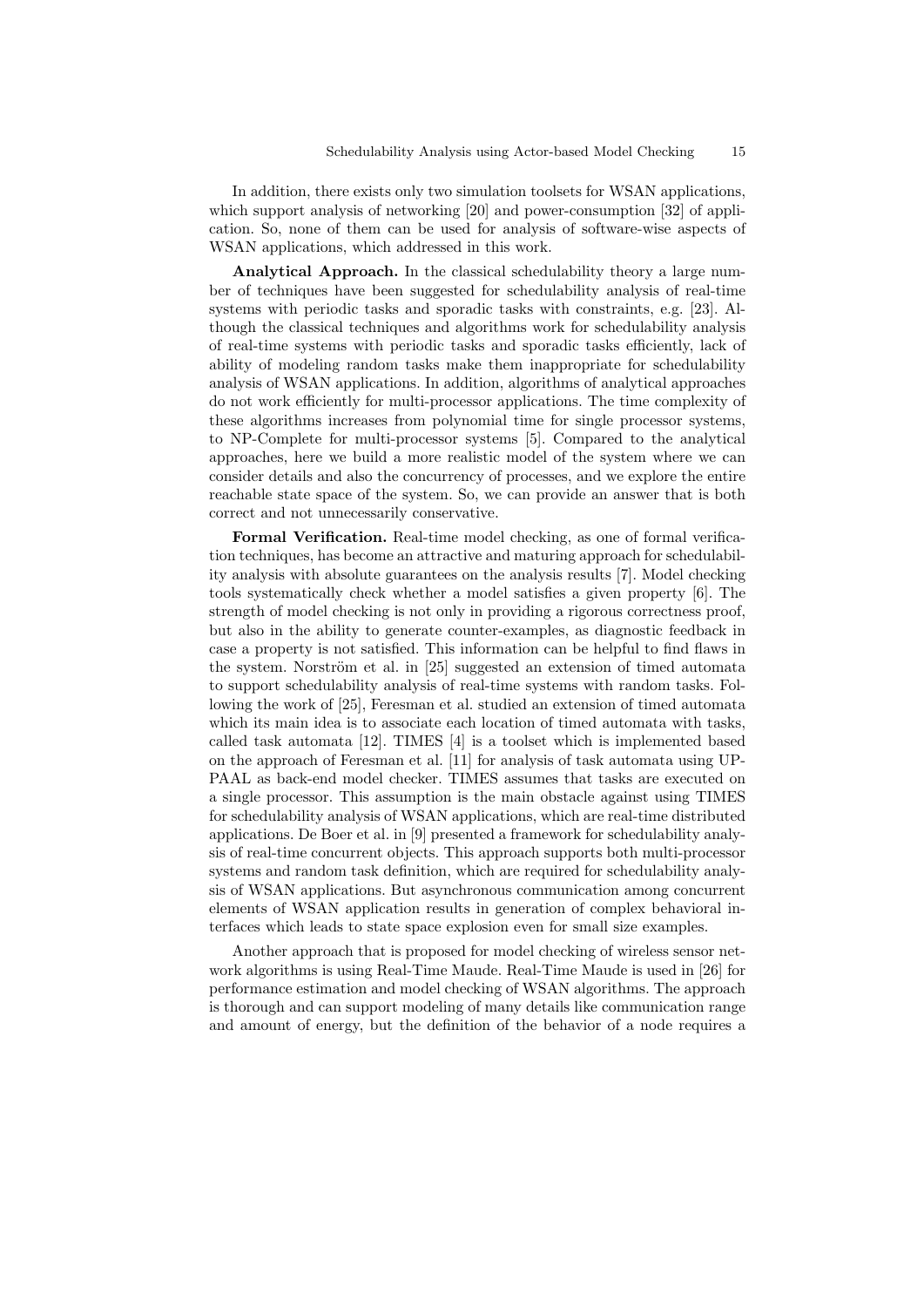### 16 E. Khamespanah, K. Mechitov, M. Sirjani, G. Agha

good knowledge of rewrite logic while our approach can be easily used by an engineer who is designing the system.

Compared to other formal methods and model checking tools, we use an actor-based language and tool. The language extends straight-forward C-like syntax to concurrency and enables sensing, radio communication, and data processing to be expressed. Our approach requires virtually no formal methods experience from the WSAN application programmer, as the language and structure of the model closely mirror those of the real application. Moreover, unlike theorem proving methods which require significant expertise, model checking is attractive due to its push-button nature.

# 7 Conclusion

We have shown how model checking method may be useful in analyzing schedulability and resource utilization in WSAN applications. WSAN applications are very sensitive to their configurations: the effects of even minor modifications to configurations must be analyzed. With little additional effort required on behalf of the application programmer, our approach provides a much more accurate view of an WSAN application's behavior and its interaction with the operating system and distributed middleware services than can be obtained by the sort of informal analysis or trial-and-error methods commonly in use today.

Our realistic–but admittedly limited–experimental results support the idea that the use of formal tools may result in more robust WSAN applications. Moreover, this may greatly reduce development time as many potential problems with scheduling and resource utilization may be identified before a single line of application code has been written.

An important direction for future research is the addition of probabilistic behavior analysis support to the tool. In many non-critical applications, infrequent scheduling violations may be considered a reasonable trade-off for increased efficiency in the more common case. Development of a probabilistic extension is currently underway.

## References

- 1. Rebeca Formal Modeling Language. http://www.rebeca-lang.org/.
- 2. Luca Aceto, Matteo Cimini, Anna Ingólfsdóttir, Arni Hermann Reynisson, Steinar Hugi Sigurdarson, and Marjan Sirjani. Modelling and simulation of asynchronous real-time systems using timed rebeca. In Mohammad Reza Mousavi and António Ravara, editors, *Proceedings 10th International Workshop on the Foun*dations of Coordination Languages and Software Architectures, FOCLASA 2011, Aachen, Germany, 10th September, 2011., volume 58 of EPTCS, pages 1–19, 2011.
- 3. Gul A. Agha. ACTORS a model of concurrent computation in distributed systems. MIT Press series in artificial intelligence. MIT Press, 1990.
- 4. Tobias Amnell, Elena Fersman, Leonid Mokrushin, Paul Pettersson, and Wang Yi. Times: A tool for schedulability analysis and code generation of real-time systems. In Kim Guldstrand Larsen and Peter Niebert, editors, FORMATS, volume 2791 of Lecture Notes in Computer Science, pages 60–72. Springer, 2003.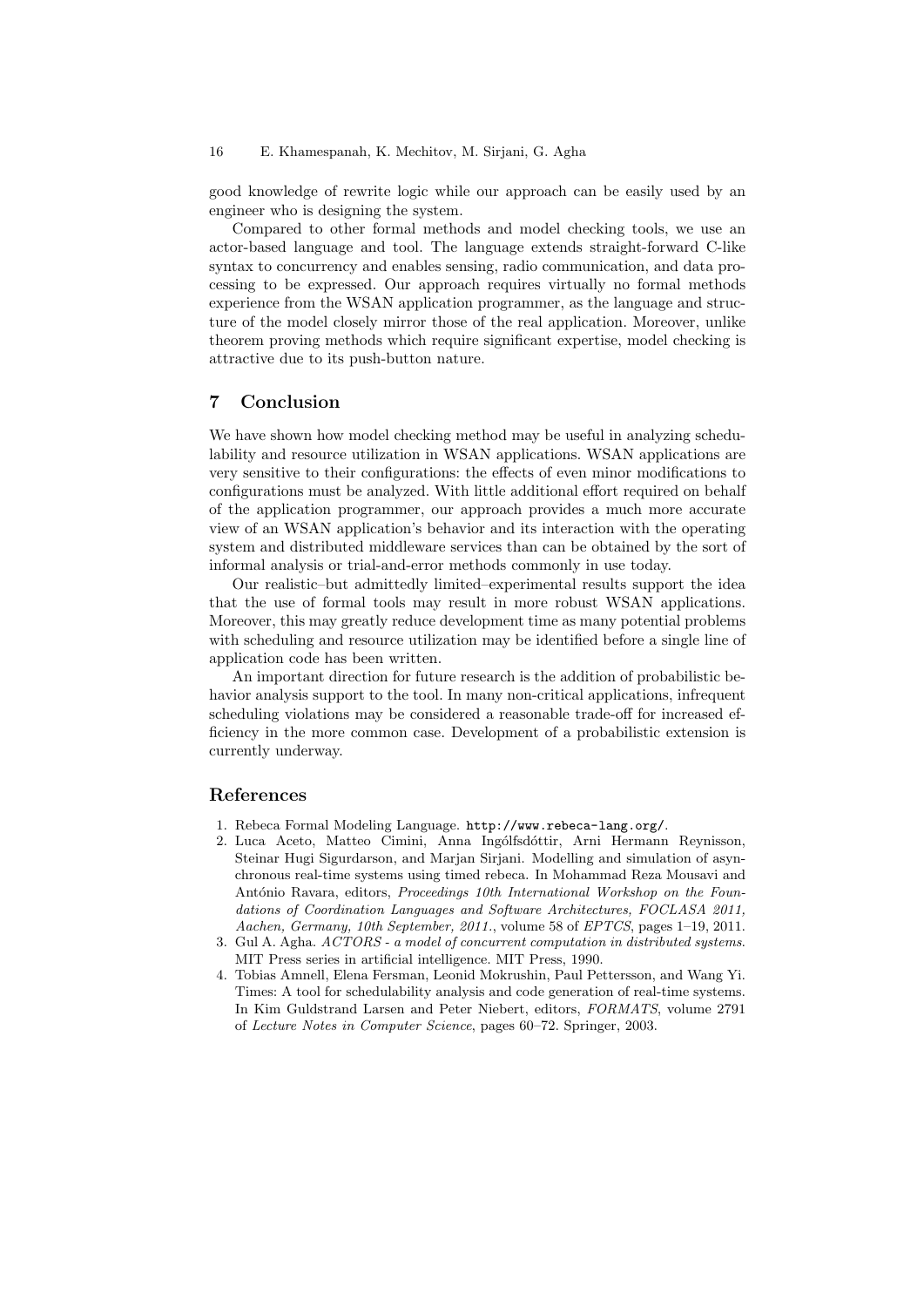- 5. Jianer Chen and Chung-Yee Lee. General multiprocessor task scheduling. Naval Research Logistics, 46:57–74, 1999.
- 6. Edmund M. Clarke, Orna Grumberg, and Doron Peled. Model Checking. MIT Press, 1999.
- 7. Alexandre David, Jacob Illum, Kim G. Larsen, and Arne Skou. Model-Based Design for Embedded Systems, chapter Model-Based Framework for Schedulability Analysis Using UPPAAL 4.1, pages 93–119. CRC Press, 2010.
- 8. Frank S. de Boer, Tom Chothia, and Mohammad Mahdi Jaghoori. Modular Schedulability Analysis of Concurrent Objects in Creol. In Farhad Arbab and Marjan Sirjani, editors, Fundamentals of Software Engineering, Third IPM International Conference, FSEN 2009, Kish Island, Iran, April 15-17, 2009, Revised Selected Papers, volume 5961 of Lecture Notes in Computer Science, pages 212– 227. Springer, 2009.
- 9. Frank S. de Boer, Mohammad Mahdi Jaghoori, and Einar Broch Johnsen. Dating concurrent objects: Real-time modeling and schedulability analysis. In Paul Gastin and François Laroussinie, editors, CONCUR, volume 6269 of Lecture Notes in Computer Science, pages 1–18. Springer, 2010.
- 10. Amre El-Hoiydi. Spatial TDMA and CSMA with preamble sampling for low power ad hoc wireless sensor networks. In Proceedings of the Seventh IEEE Symposium on Computers and Communications (ISCC 2002), 1-4 July 2002, Taormina, Italy, pages 685–692. IEEE Computer Society, 2002.
- 11. Elena Fersman, Leonid Mokrushin, Paul Pettersson, and Wang Yi. Schedulability Analysis of Fixed-Priority Systems Using Timed Automata. Theor. Comput. Sci., 354(2):301–317, 2006.
- 12. Elena Fersman, Paul Pettersson, and Wang Yi. Timed automata with asynchronous processes: Schedulability and decidability. In Joost-Pieter Katoen and Perdita Stevens, editors, TACAS, volume 2280 of Lecture Notes in Computer Science, pages 67–82. Springer, 2002.
- 13. Carl Hewitt. Description and Theoretical Analysis (Using Schemata) of PLAN-NER: A Language for Proving Theorems and Manipulating Models in a Robot. MIT Artificial Intelligence Technical Report 258, Department of Computer Science, MIT, April 1972.
- 14. Carl Hewitt. What Is Commitment? Physical, Organizational, and Social (Revised). pages 293–307, 2007.
- 15. Carl Hewitt, Peter Bishop, and Richard Steiger. A Universal Modular ACTOR Formalism for Artificial Intelligence. In Nils J. Nilsson, editor, IJCAI, pages 235– 245. William Kaufmann, 1973.
- 16. Jason Hill, Robert Szewczyk, Alec Woo, Seth Hollar, David Culler, and Kristofer Pister. System architecture directions for networked sensors. SIGPLAN Notices, 35:93–104, November 2000.
- 17. Illinois SHM Services Toolsuite. http://shm.cs.illinois.edu/software.html.
- 18. Ehsan Khamespanah, Marjan Sirjani, Zeynab Sabahi-Kaviani, Ramtin Khosravi, and Mohammad-Javad Izadi. Timed rebeca schedulability and deadlock freedom analysis using bounded floating time transition system. Sci. Comput. Program., 98:184–204, 2015.
- 19. Ehsan Khamespanah, Marjan Sirjani, Mahesh Viswanathan, and Ramtin Khosravi. Floating Time Transition System: More Efficient Analysis of Timed Actors. In Christiano Braga and Peter Csaba Ölveczky, editors, Formal Aspects of Component Software - 12th International Symposium, FACS 2015, Rio de Janeiro, Brazil, October 14-16, 2015, Lecture Notes in Computer Science. Springer, 2016.